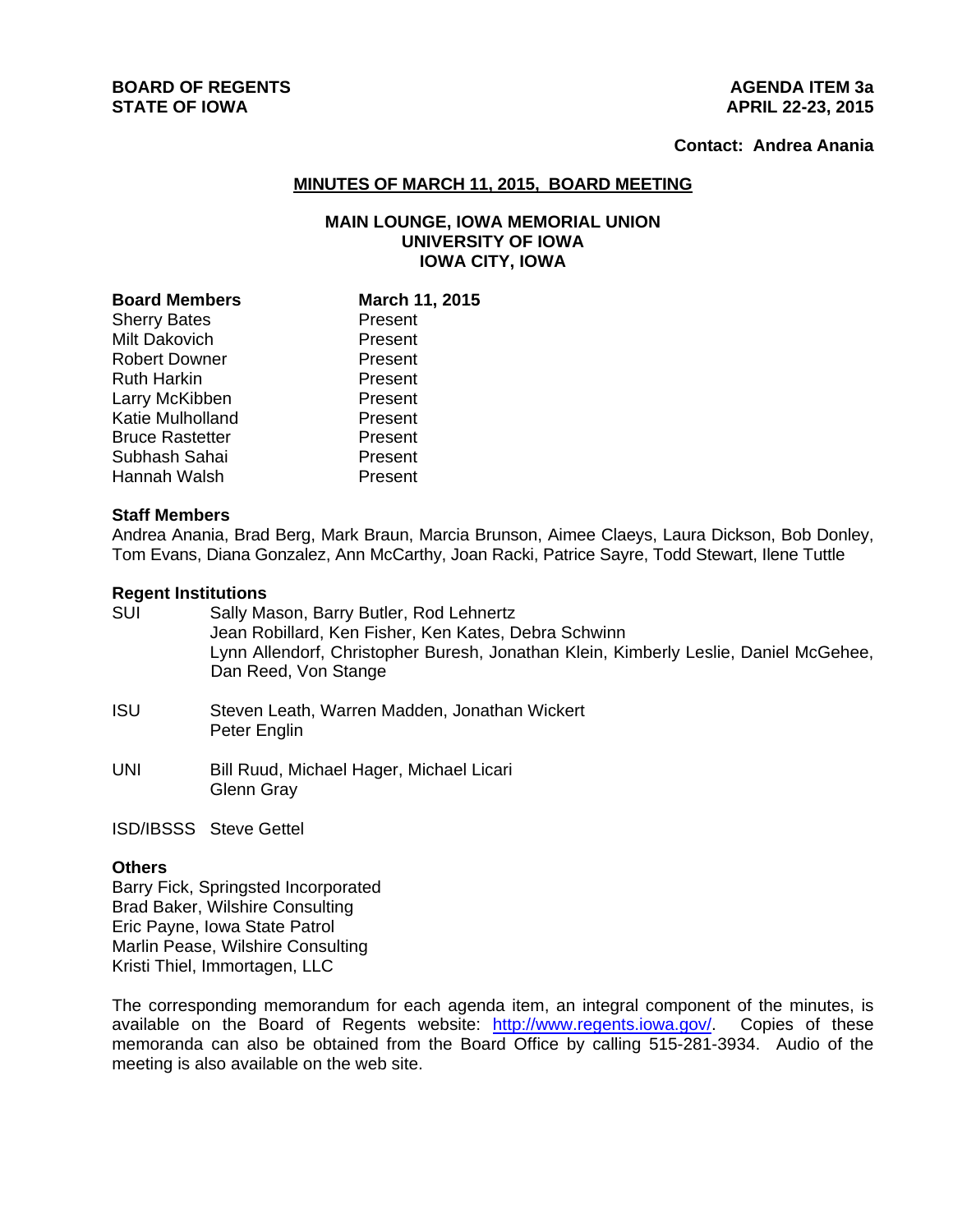### **BOARD OF REGENTS AGENER AGENERAL LIMIT CONTROL STATE OF IOWA PAGE 2**

### **March 11, 2015**

*The Property and Facilities Committee met at 9:00 a.m.* 

*The Education and Student Affairs Committee met at 9:00 a.m.* 

# **Call to Order for March 11, 2015**

President Rastetter called the Board of Regents meeting to order at 10:40 a.m.

Roll Call:

| Regent  | <b>Bates</b> | <b>Dakovich</b> | Jowner | Harkin | McKibben | Mulholland | Rastetter | Sahai | Walsh |
|---------|--------------|-----------------|--------|--------|----------|------------|-----------|-------|-------|
| Present |              | Y               |        |        |          |            |           |       |       |
| Absent  |              |                 |        |        |          |            |           |       |       |

*\*Regent Walsh joined the meeting immediately after the roll call.* 

# **University of Iowa Hospitals and Clinics Committee**

The University of Iowa Hospitals and Clinics Committee met at this time.

### **Board Receipt of Committee Report**

 $\triangleright$  MOVED by MCKIBBEN, SECONDED by SAHAI, to:

- Approve the minutes of the February 5, 2015, Committee meeting;
- ▶ Receive the report of Operational and Financial Performance;
- Receive the presentation on Outcomes at UI Children's Hospital NICU and New National Standards for Prenatal Care;
- Receive the report of the University of Iowa Hospitals and Clinics Committee.

| Regent | <b>'atec</b> | )akovich     |              | NH           | – iMC <sup>iz</sup> | - 11/11 11 11 |              |  |
|--------|--------------|--------------|--------------|--------------|---------------------|---------------|--------------|--|
| Ave    | $\mathbf{v}$ | $\mathbf{Y}$ | $\mathbf{x}$ | $\mathsf{X}$ |                     | $\mathbf{x}$  | $\mathbf{Y}$ |  |
| Nay    |              |              |              |              |                     |               |              |  |

MOTION APPROVED by ROLL CALL.

### **Audit/Compliance and Investment Committee**

The Audit/Compliance and Investment Committee met at this time.

#### **Board Receipt of Committee Report**

> MOVED by DAKOVICH, SECONDED by HARKIN, to:

- Approve the minutes of the February 5, 2015, Committee meeting;
- Receive the Investment and Cash Management Report for the Quarter Ended December 31, 2014;
- Approve Neuberger Berman to manage a custom account across the private market space for the Long Term Endowment Pools, subject to any final due diligence; and
- Receive the report of the Audit/Compliance and Investment Committee.

| Regent | <b>Bates</b> | Jakovich        | Downer | Harkin | McKibben | Mulholland                              | Rastetter | Sahai | Walsh        |  |
|--------|--------------|-----------------|--------|--------|----------|-----------------------------------------|-----------|-------|--------------|--|
| Ave    |              | $X$ $X$ $X$ $X$ |        |        |          | $\mathsf X$ x $\mathsf X$ x $\mathsf X$ |           |       | $\mathsf{X}$ |  |
| Nay    |              |                 |        |        |          |                                         |           |       |              |  |

MOTION APPROVED by ROLL CALL.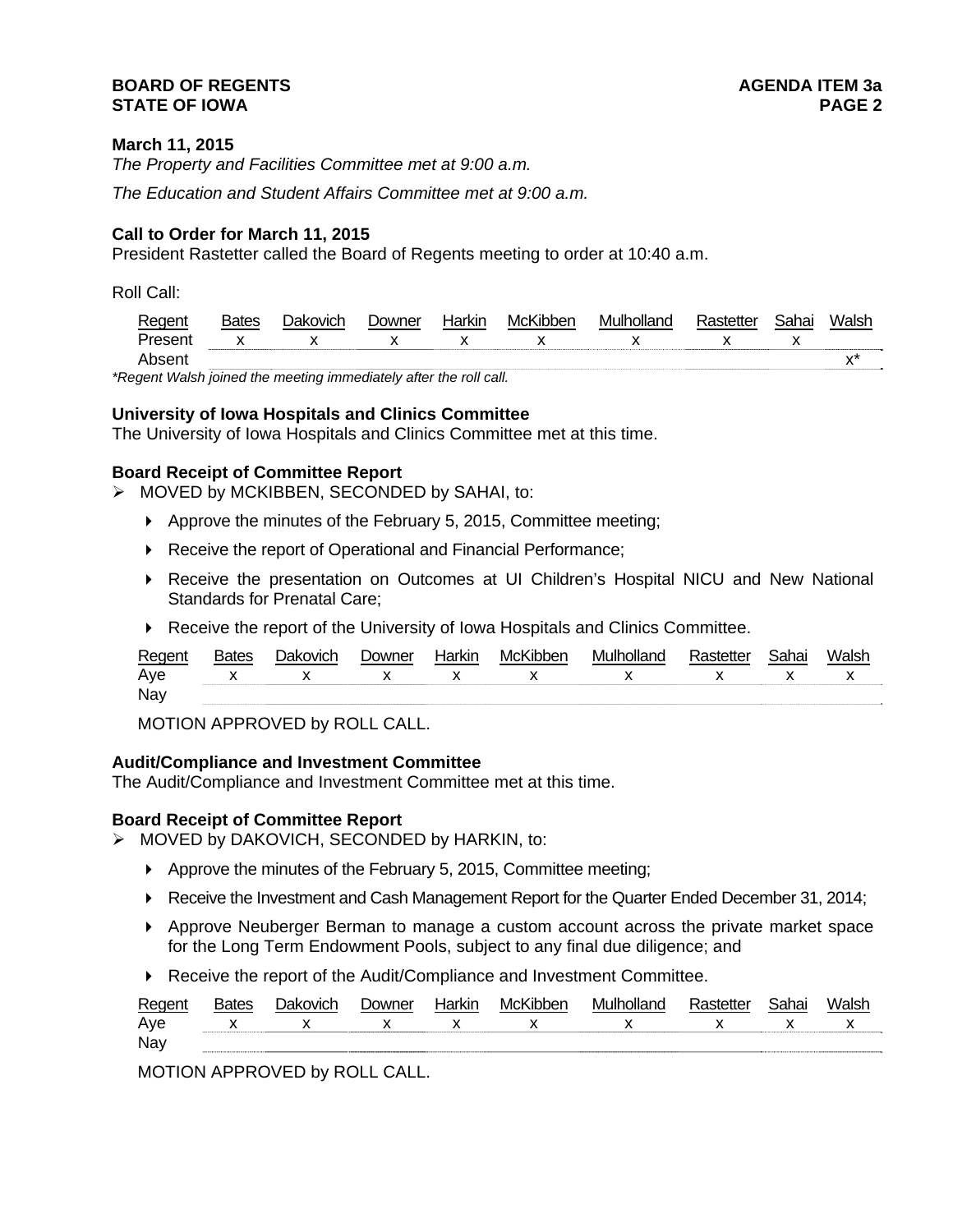### **BOARD OF REGENTS AGENER AGENERAL LIMIT CONTROL STATE OF IOWA** PAGE 3

### **CONSENT AGENDA**

- Minutes of February 4-5, 2015, Board Meeting
- Minutes of January 20, 2015, Board Meeting
- ▶ Annual Report on Span of Control
- ▶ Proposed University Parking for FY 2016
- University of Iowa Reimbursement Resolution Motor Vehicle Purchase
- Request for Modification of Iowa Board of Regents Approved University of Iowa Carver College of Medicine Incentive Program
- Comprehensive Human Resources Report
- ▶ Ratification of Equipment Purchase University of Iowa
- Annual Report on Campus Safety and Security
- ▶ Personnel Actions
- MOVED by SAHAI, SECONDED by MULHOLLAND, to approve and receive items on the CONSENT AGENDA.

| Regent |              | ovich        | )owner | Harkır | ⊥MCK | nollone<br>M' |              |  |
|--------|--------------|--------------|--------|--------|------|---------------|--------------|--|
| Ave    | $\checkmark$ | $\checkmark$ |        |        |      | $\checkmark$  | $\mathbf{v}$ |  |
| Nay    |              |              |        |        |      |               |              |  |

MOTION APPROVED by ROLL CALL.

#### **University of Iowa Presidential Search Update**

Vice President for Medical Affairs and University of Iowa Presidential Search Committee Chair Dr. Jean Robillard provided an update on the University of Iowa presidential search process.

 $\triangleright$  The Board received the update by GENERAL CONSENT.

### **Bond Sales**

Policy and Operations Officer Joan Racki reported present value savings for the proposed four revenue refunding bond issues total more than \$4.0 million with annual savings of more than \$370,000. She then introduced Barry Fick from Springsted, Incorporated, the Board's municipal advisor.

**SALE AND AWARD OF \$3,460,000 FIELD HOUSE REVENUE REFUNDING BONDS, SERIES U.N.I. 2015** Barry Fick reported that: (1) two bids were received; (2) the winning bid was submitted by Hutchinson, Shockey, Erley & Co.; and (3) the true interest cost was 1.934%.

 $\triangleright$  MOVED by DOWNER, SECONDED by MULHOLLAND, to approve A Resolution providing for the sale and authorizing and providing for the issuance and securing the payment of \$3,460,000 Field House Revenue Refunding Bonds, Series U.N.I. 2015, for the purpose of currently refunding the \$7,465,000 Field House Revenue Refunding Bonds, Series U.N.I. 2005, and paying costs of issuance.

| Regent | Bates | Dakovich     | Jowner | Harkır | McKibben | Mulholland   |              | Jai la' | Walsh |
|--------|-------|--------------|--------|--------|----------|--------------|--------------|---------|-------|
| Aye    |       | $\mathbf{v}$ |        |        |          | $\mathbf{x}$ | $\mathbf{x}$ |         |       |
| Nay    |       |              |        |        |          |              |              |         |       |

MOTION APPROVED by ROLL CALL.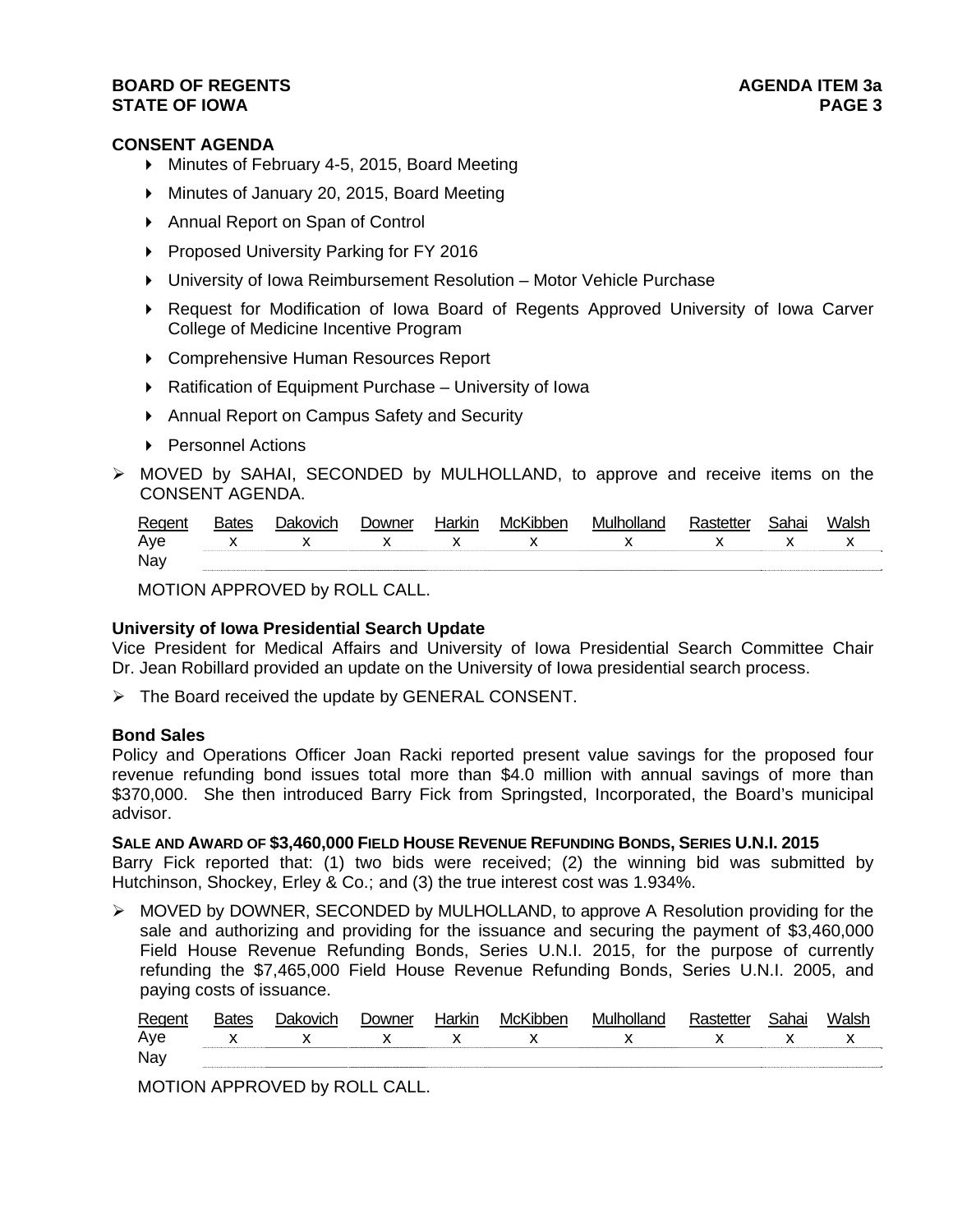**SALE AND AWARD OF \$11,760,000 ATHLETIC FACILITIES REVENUE REFUNDING BONDS, SERIES I.S.U. 2015A (TAXABLE)**

Barry Fick reported that: (1) five bids were received; (2) the winning bid was submitted by Hutchinson, Shockey, Erley & Co.; and (3) the true interest cost was 3.459%.

 $\triangleright$  MOVED by MCKIBBEN, SECONDED by DOWNER, to approve A Resolution providing for the sale and authorizing and providing for the issuance and securing the payment of \$11,760,000 Athletic Facilities Revenue Refunding Bonds, Series I.S.U 2015A (taxable), for the purpose of advance refunding the \$12,175,000 Athletic Facilities Revenue Bonds, Series I.S.U. 2007 (taxable), and paying costs of issuance.

| Regent | <b>Bates</b> | <b>Dakovich</b>                                                     | Downer | Harkin | McKibben | Mulholland | Rastetter | Sahai | Walsh |
|--------|--------------|---------------------------------------------------------------------|--------|--------|----------|------------|-----------|-------|-------|
| Ave    |              | $\begin{array}{ccccc} & & \times & & \times & & \times \end{array}$ |        |        |          | x x x x x  |           |       |       |
| Nay    |              |                                                                     |        |        |          |            |           |       |       |

MOTION APPROVED by ROLL CALL.

**SALE AND AWARD OF \$20,885,000 ATHLETIC FACILITIES REVENUE REFUNDING BONDS, SERIES S.U.I. 2015** Barry Fick reported that: (1) five bids were received; (2) the winning bid was submitted by Piper Jaffray & Co. and (3) the true interest cost was 2.799%.

 MOVED by WALSH, SECONDED by BATES, to approve A Resolution providing for the sale and authorizing and providing for the issuance and securing the payment of \$20,885,000 Athletic Facilities Revenue Refunding Bonds, Series S.U.I. 2015, for the purpose of advance refunding the \$25,000,000 Athletic Facilities Revenue Bonds, Series S.U.I. 2005A, and paying costs of issuance.

| Regent | <b>Bates</b> | Jakovich | Jowner | Harkin | McKibber | Mulholland | 3ahai | Walsh |
|--------|--------------|----------|--------|--------|----------|------------|-------|-------|
| Aye    |              |          |        |        |          |            |       |       |
| Nay    |              |          |        |        |          |            |       |       |

MOTION APPROVED by ROLL CALL.

### **UNIVERSITY OF IOWA FACILITIES CORPORATION REVENUE REFUNDING BONDS (OLD CAPITOL TOWN CENTER) SERIES 2015**

Barry Fick reported that: (1) four bids were received; (2) the winning bid was submitted by Robert W. Baird & Company, Inc.; and (3) the true interest cost was 2.841%.

 MOVED by SAHAI, SECONDED by WALSH, to approve A Resolution authorizing and approving the issuance of the University of Iowa Facilities Corporation (Old Capitol Town Center) \$18,675,000 Revenue Refunding Bonds, Series 2015, for the purpose of advance refunding the \$23,800,000 University of Iowa Facilities Corporation Revenue Bonds (Old Capitol Town Center) Series 2006, providing for the payment thereof, and directing the issuer to accomplish said refunding.

| Regent | <b>Bates</b> | <b>Dakovich</b> | Downer | Harkin | McKibber | Mulholland        | Rastetter | Sahai | Walsh        |
|--------|--------------|-----------------|--------|--------|----------|-------------------|-----------|-------|--------------|
| Aye    |              |                 |        |        |          | x x x x x x x x x |           |       | $\mathsf{X}$ |
| Nay    |              |                 |        |        |          |                   |           |       |              |

MOTION APPROVED by ROLL CALL.

In response to a question from Regent Downer, Policy and Operations Officer Racki reported more than \$50 million in total present value savings from refundings since 2001.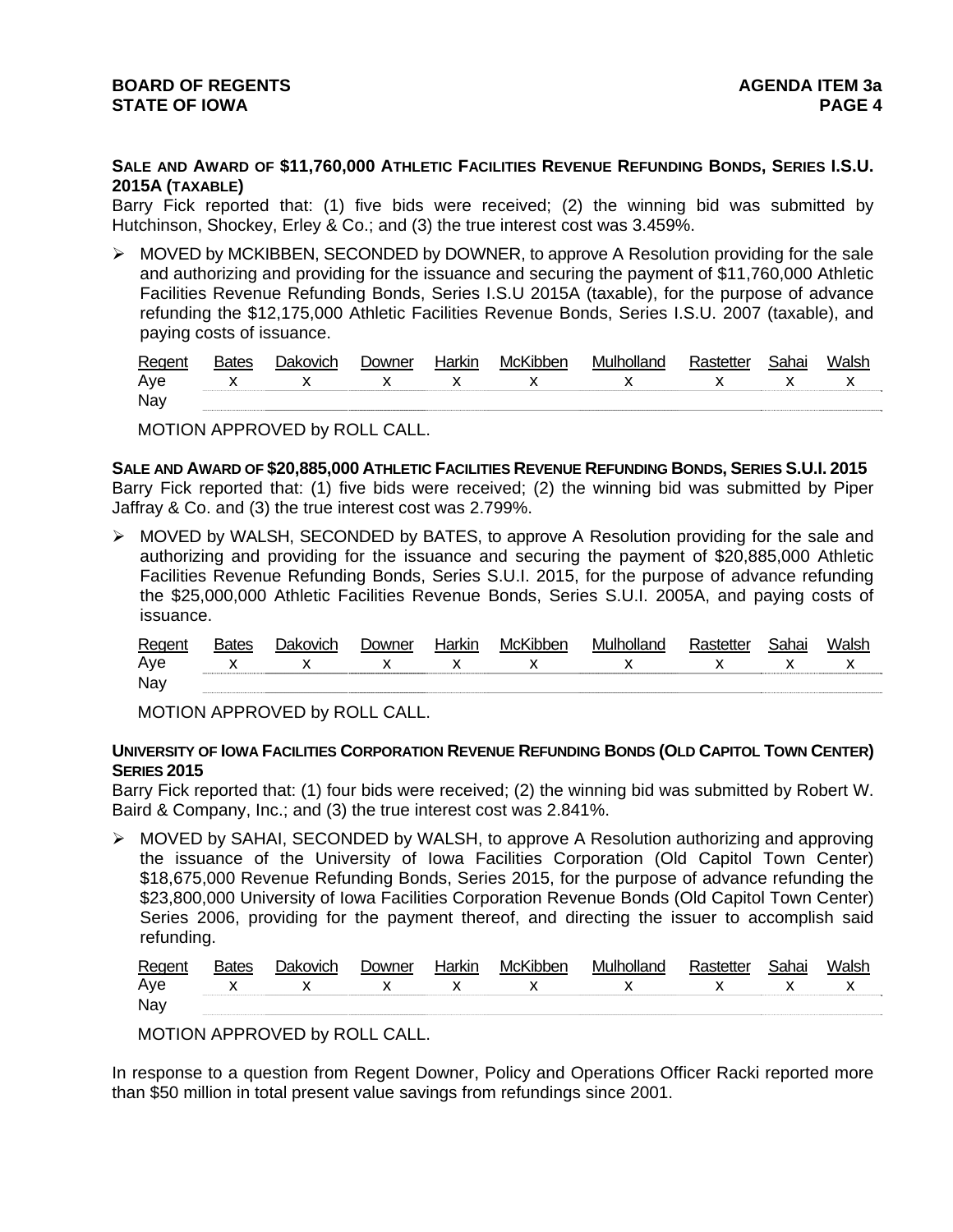### **BOARD OF REGENTS AGENER AGENERAL LIMIT CONTROL STATE OF IOWA** PAGE 5

### **Board President Report**

*This report included the University of Iowa Presidential Search Update, which was presented earlier. No further items were reported.* 

### **Reports from Institutional Heads**

President Rastetter recognized President Mason, Superintendent Gettel, President Leath, and President Ruud for a report on recent activities at their respective institutions.

 $\triangleright$  The Board received the reports by GENERAL CONSENT.

#### **Ratification of Collective Bargaining Agreements**

General Counsel Tom Evans provided an overview of the collective bargaining agreements.

- MOVED by DOWNER, SECONDED by BATES, to ratify the following collective bargaining agreements with:
	- UNI-United Faculty for faculty at the University of Northern Iowa;
	- United Electrical, Radio and Machine Workers of America, Local 896 Campaign to Organize Graduate Students (COGS) for the graduate teaching and research assistants at the University of Iowa; and
	- Service Employees International Union Local 199 (SEIU) for the tertiary health care employees at the University of Iowa Hospitals and Clinics.

| Regent | ומו | ⊃owner | kır | bber<br>– iM∩" | MI | <u>_</u> | 'als. |
|--------|-----|--------|-----|----------------|----|----------|-------|
| Ave    |     |        |     |                |    |          |       |
| Nay    |     |        |     |                |    |          |       |

MOTION APPROVED by ROLL CALL.

### **Proposed Board of Regents Office 2015 Early Retirement Incentive Program**

 MOVED by WALSH, SECONDED by MULHOLLAND, to approve the Board of Regents Office's request for an Early Retirement Incentive Program and to direct the Board Office to submit a report regarding its Early Retirement Incentive Program at the August 2015 Board meeting.

| Regent     | Bates | ר <sup>-</sup> Oakovich | Jowner | Harkır | McKibben                 | Mulholland<br>าทน |                          | Walsh |
|------------|-------|-------------------------|--------|--------|--------------------------|-------------------|--------------------------|-------|
| Ave        |       | $\checkmark$            |        |        | $\overline{\phantom{a}}$ |                   | $\overline{\phantom{a}}$ | . .   |
| <b>Nay</b> |       |                         |        |        |                          |                   |                          |       |

MOTION APPROVED by ROLL CALL.

### **Report of the Property and Facilities Committee**

The Property and Facilities Committee meeting was held at 9:00 a.m.

- $\triangleright$  MOVED by DAKOVICH, SECONDED by MCKIBBEN, to:
	- Approve the actions detailed on page one of the docket memorandum for the University of Iowa West Campus Energy Plant – Construct Facility and Madison Street Residence Hall – Construct Facility projects;
	- Approve the actions detailed on page one of the docket memorandum for the purchase of property at 925 Airport Road, Ames, at a price of \$1.4 million for the benefit of Iowa State University;
	- Receive the update on the University of Iowa Update of Flood Recovery Status; and
	- Receive the report of the Property and Facilities Committee.

| Regent | Bates | Dakovich | Jowner | Harkir | McKibben | Mulholland | :tetter | Sahai | 'Walsh |
|--------|-------|----------|--------|--------|----------|------------|---------|-------|--------|
| Ave    |       |          |        |        |          |            |         | v     |        |
| Absent |       |          |        |        |          |            |         |       |        |

MOTION APPROVED by ROLL CALL.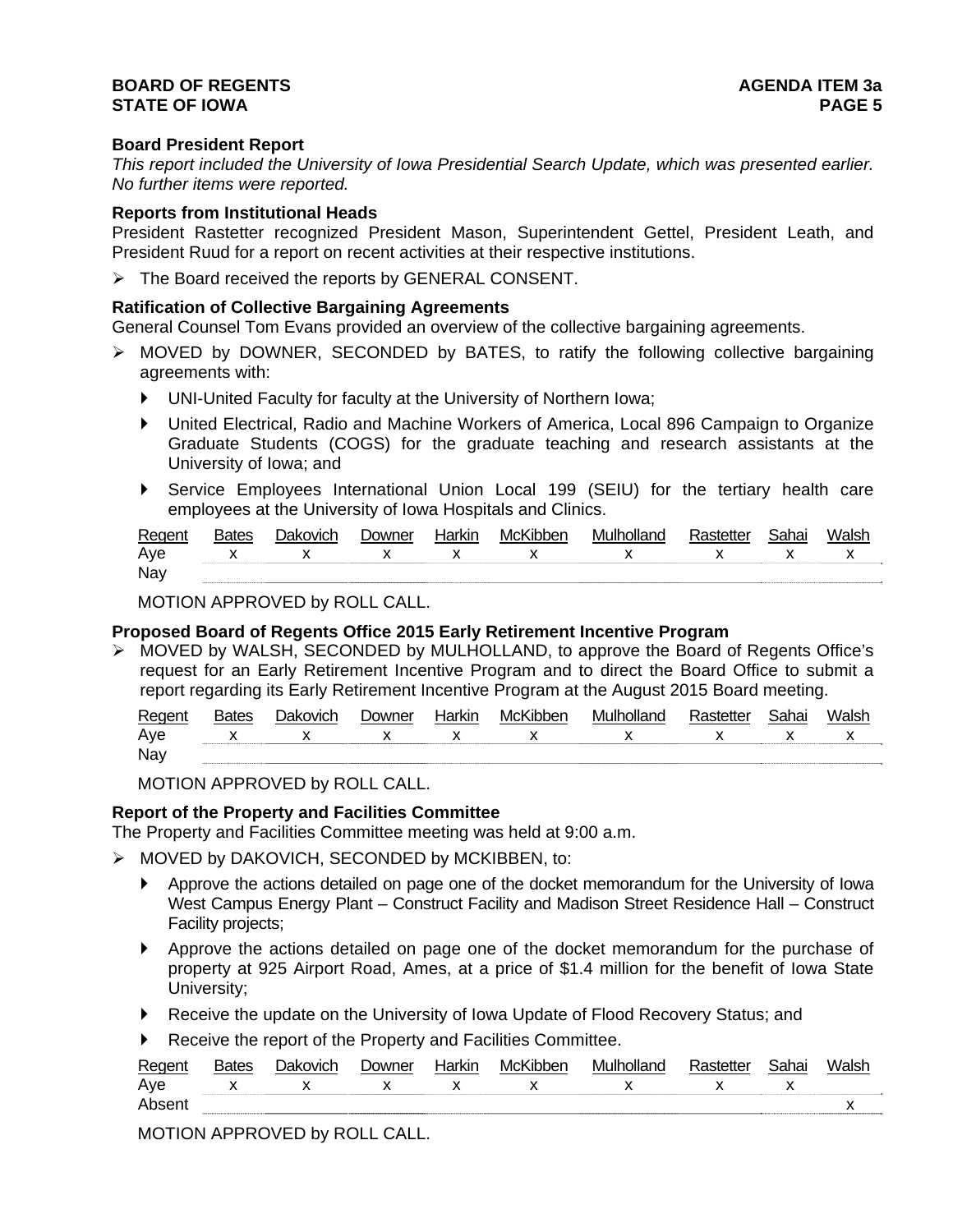### **Report of the Education and Student Affairs Committee**

The Education and Student Affairs Committee meeting was held at 9:00 a.m.

- $\triangleright$  MOVED by MULHOLLAND, SECONDED by HARKIN, to:
	- Approve the minutes of the Education and Student Affairs Committee meeting on February 4, 2015;
	- Receive the presentation at the University of Iowa regarding transitioning new RNs to practice with an online nurse residency program;
	- Receive the report of the College of Law and Master of Studies in Law Program;
	- Receive the update on the Northeast Regional Academy in Charles City;
	- Approve the request by Iowa State University for a new program: Bachelor of Science Program in Early Childcare Education and Programming. The primary focus of the program is to prepare professionals to work as teachers/providers or administrators in childcare programs and other related programs. The proposed program will be offered entirely online as part of the Great Plains Interactive Distance Education Alliance which includes six other institutions. The U.S. Departments of Agriculture and Defense requested that this program be developed;
	- Approve the proposed revisions for the Iowa State University 2015-2016 General Catalog. The proposed revisions include an addition of 123 new courses and the elimination of 195 courses, which will result in a net decrease of 72 courses;
	- Receive the update on three-year degrees at the University of Iowa: "Iowa Degree in Three." The program helps students graduate in three years from select programs; and
	- Receive the update of the 2015 Education and Student Affairs Committee Work Plan.

| Regent | <b>Bates</b> | Dakovich    | <b>Downer</b> | Harkin | McKibben | Mulholland | Rastetter | Sahai | Walsł        |
|--------|--------------|-------------|---------------|--------|----------|------------|-----------|-------|--------------|
| Aye    |              | $X$ x x x x |               |        |          | x x x x x  |           |       | $\mathsf{X}$ |
| Nay    |              |             |               |        |          |            |           |       |              |

MOTION APPROVED by ROLL CALL.

#### **TIER Update**

Regent McKibben and TIER Transformation Project Manager Mark Braun provided an update on recent TIER activities since the February 5, 2015, Board meeting.

Regent McKibben thanked: (1) President Pro Tem Mulholland and Regent Dakovich for leading the academics and facilities business case studies, respectively; (2) university personnel Laura McLeran, Miles Lackey, and Kelly Flege for representing their campuses; (3) President Rastetter for his vision and continued leadership; and (4) Mark Braun for providing assistance to the Board on this project. Mark Braun will transition back to the University of Iowa in April.

Mark Braun updated the Board on progress being made by the consultants on the administrative and academic business cases.

 $\triangleright$  The Board received the update by GENERAL CONSENT.